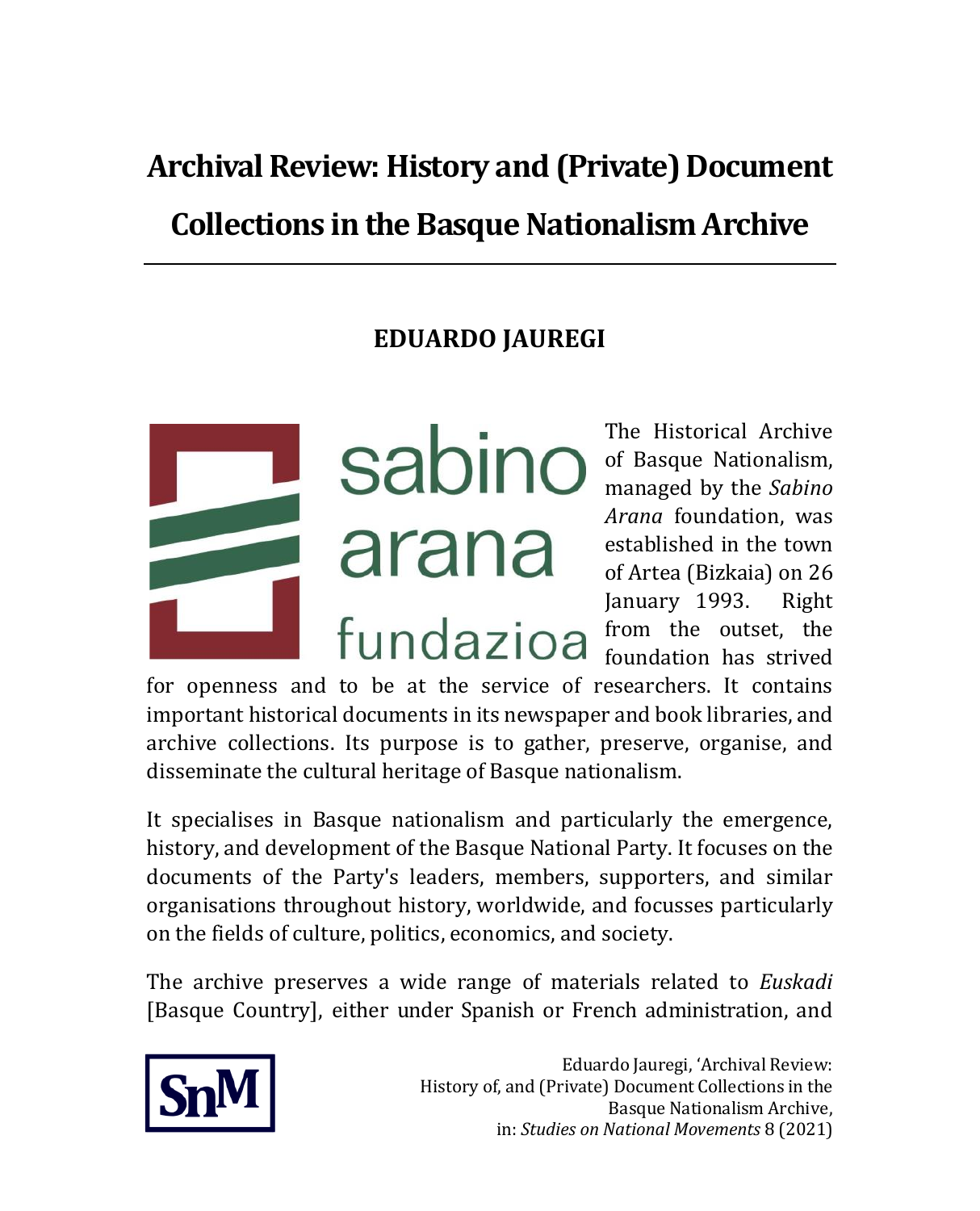anything related to Basque culture or the Basque identity in general since the nineteenth century, regardless of the geographical area. Its fields of interest include emigration, exile, the Spanish Civil War and both World Wars, the underground resistance, and the anti-Franco movement.

# **The Archive's Document Collections**

### *Basque National Party Collection*

While the historical and current newspaper and bibliographic collections built up over the 30 years of the Foundation's activity are of great importance, the recovery and preservation of the archival documentation is the key feature that makes the Nationalism Archive unique. The most important series (and unique feature of the archive) are the collections comprised of materials dating back to 1936 and covering the four decades of the dictatorship, the Basque underground, and the Basques in exile.

The most extensive collection of the Basque Nationalism Archive is the archive of the Basque National Party, dating back to 1905 and featuring documentation gathered by the *Euzkadi Buru Batzar* or the EAJ-PNV National council. The collection (luckily) survived due to its preservation by Basques in exile.

Prior to the Spanish Civil War, the archive of the Basque National Party's executive bodies (*Euzkadi Buru Batzar*, *Bizkai Buru Batzar*, Basque General Secretariat, etc.), preserved, at its Bilbao headquarters, numerous documents from 1931 onwards: meeting minutes, session files, records of assemblies, correspondence with the local General Assemblies, members, and with satellite organisations of the party, such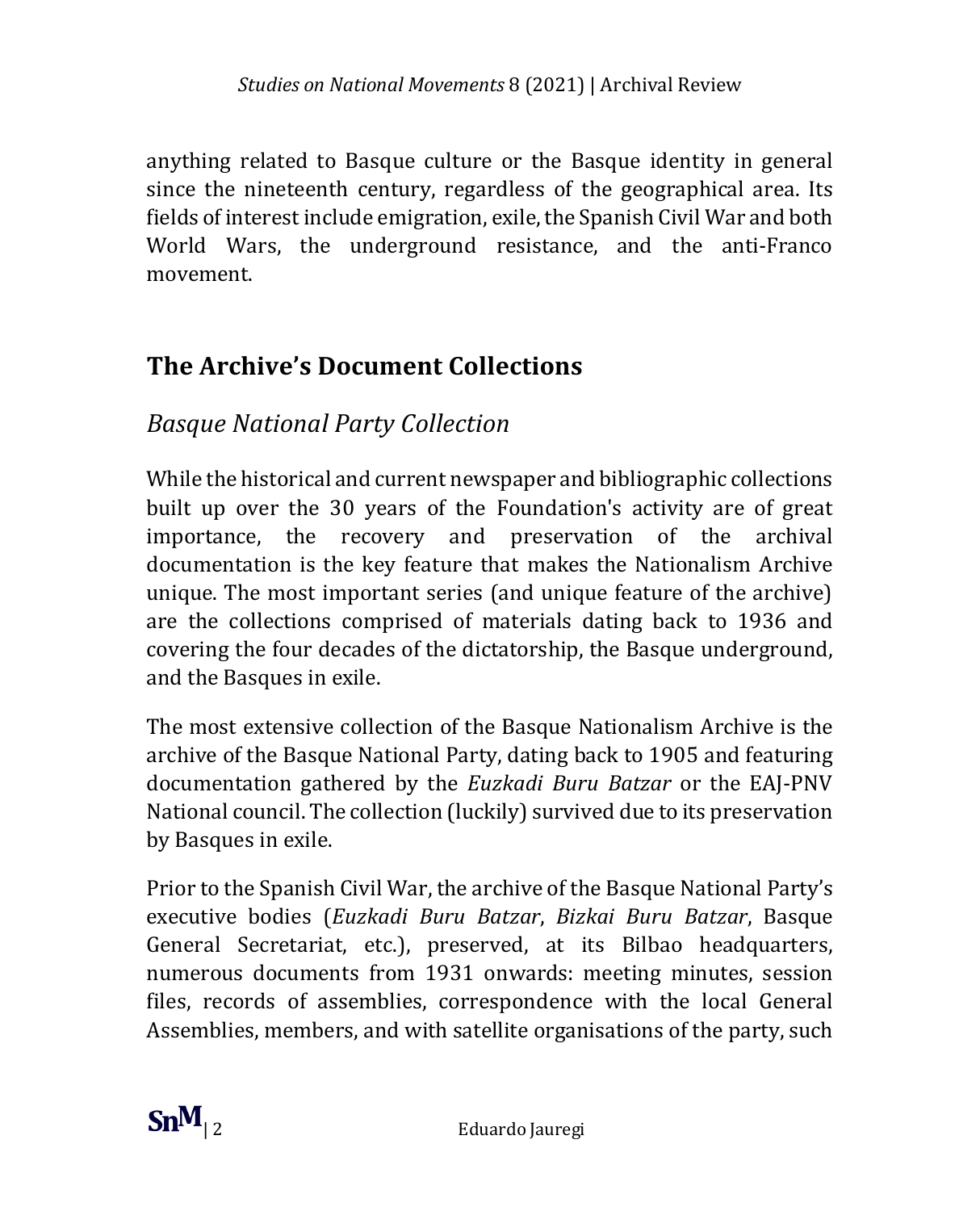#### *Studies on National Movements* 8 (2021) | Archival Review

as Basque Youth (*Euzko Gaztedi*) and the organisation of nationalist women (*Emakume Abertzale Batza*). The collection also holds electoral, political propaganda, financial documents, etc.



When the civil war broke out, this extensive archive was split up, plundered and partly destroyed, constituting in that sense a typical example of the fate of Basque political collections during the war.

After Bilbao was conquered in 1937, Franco's troops seized a significant part of

the archive, transporting the documents (along with those looted from other institutions, private individuals, companies, etc.) to Salamanca. After 74 years of absence, these historical PNV documents were returned in the summer of 2011, and have been kept in the Nationalism Archive ever since.

During the war, another series of documents (comprised of the oldest ones) were hidden on the Spanish side of the border. They would remain concealed, along with other documents generated by the underground movement, until the mid-1980s. The documents included: the minutes of the PNV National Council (EBB) after the union of the *Aberri* and *Comunión* movements from November 1931 until 1935, and minutes of the Bizkaia Assembly and Territorial Council (BBB), from 1930-1936. Other documents include, among others, PNV membership cards from the 1930s, Basque Government and Republic passports, reports, lists of people sentenced to death, of prisoners in different jails, of refugees and

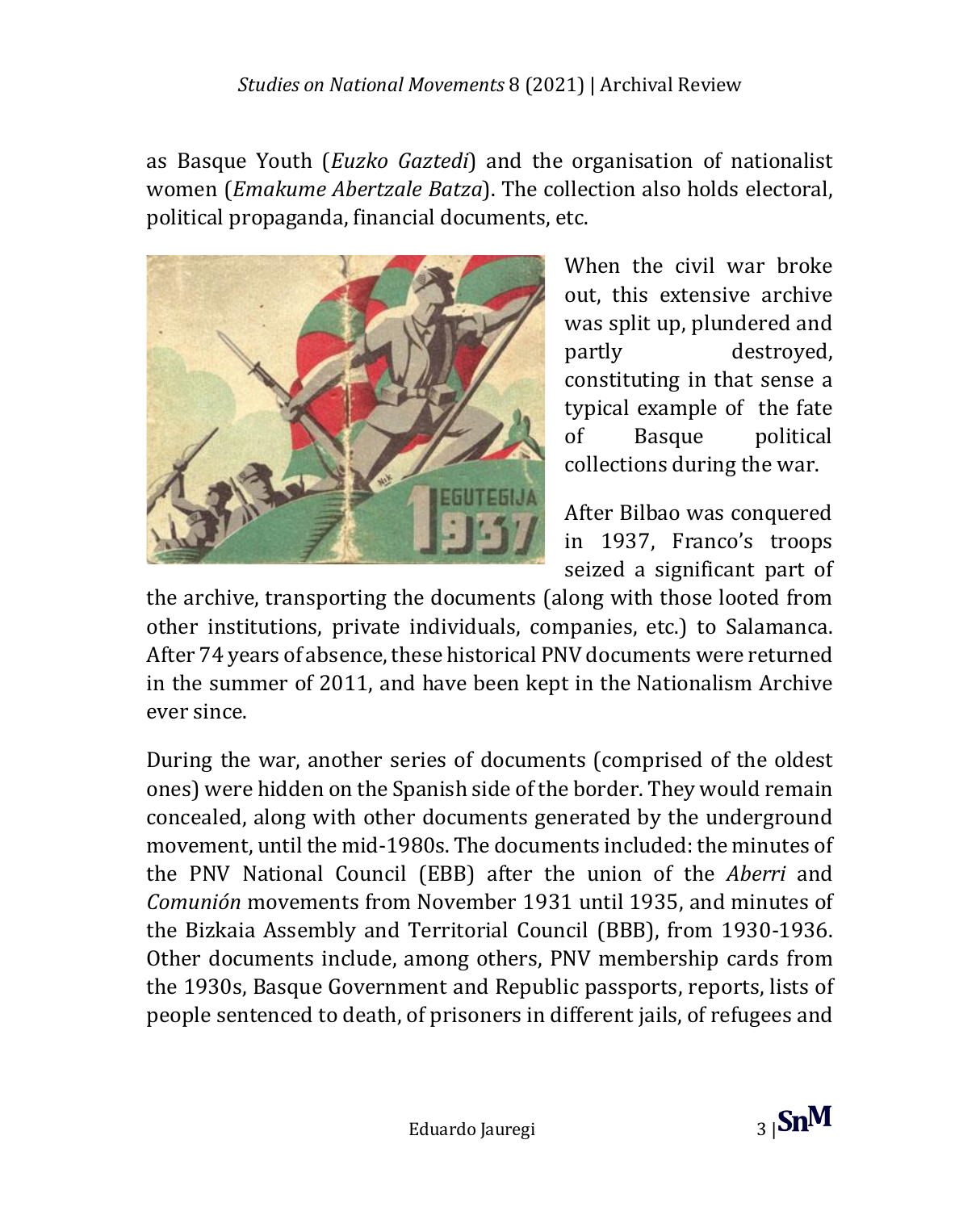people in exile, minutes of the Delegated Council and the Resistance Committee operating on the Spanish side of the border.

A final part of the archives was taken (and produced) into exile. The fortunes of the documents were the same as the people who produced them (exile, dispersion, etc) and are therefore testimony and evidence of what happened during those years.

After the Basque territory was brought under Franco's control in 1937, the EAJ-PNV's *Euzkadi Buru Batzar* moved its headquarters to Iparralde (the northern area of the Basque country under French administration), specifically to 'Villa Endara', in Anglet (near Bayonne).

The nationalist executive in exile made serious efforts to establish and maintain contacts between the refugees and those who were imprisoned or had gone underground at the other side of the border. It also tried to redefine and organise its duties as best as possible. Its actions were reflected in series of correspondence, minutes of meetings, reports on refugee aid and of the situation at the Spanish side of the border. They offer valuable insights in the executive activities in the Basque territory in France.

The EBB remained in Villa Endara for just four years. The German invasion of France in May 1940 with the Nazi troops steadily making their way towards the French-Spanish border, implied that the Basque leaders were forced to flee and to go into hiding once again.

Given the risk of the PNV-files being seized by the Gestapo and handed over to Franco's troops, the decision was taken to burn the most sensitive documents.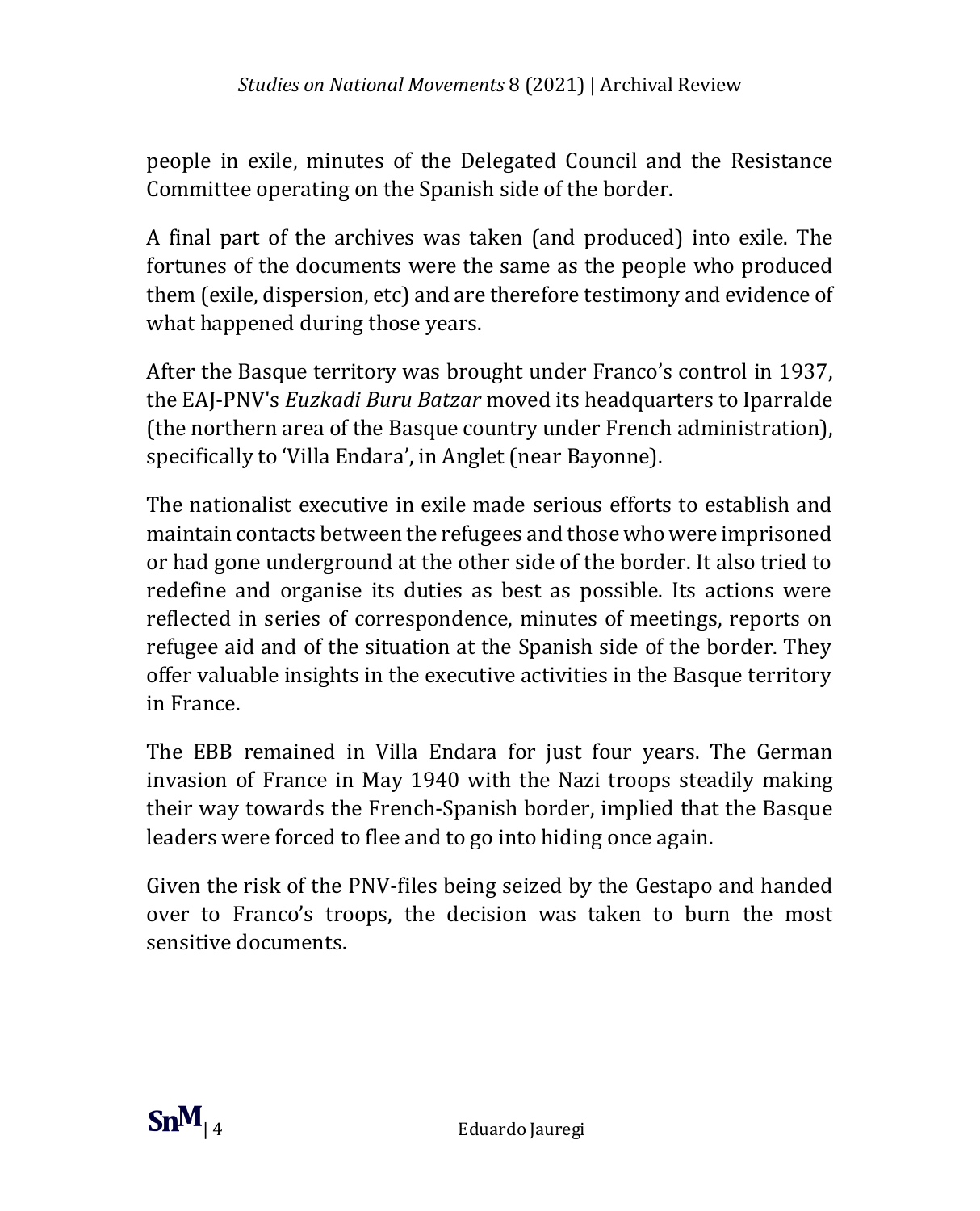According to different accounts, it was because of the intervention of Ramón de la Sota, a Basque industrialist and shipowner, who offered to hide the collections in various some of the villa's he owned, that the destruction of the documents could be prevented. Apart from the archival collections, some furniture and the library of the EBB were also hidden on his property close to Biarritz.



Photo: 'Villa Izarra' (Beyris-Bayonne) the PNV's EBB headquarters from 1957 onwards

The end of the war and ensuing peace in Europe meant that the Basque National Party could act with greater freedom from Iparralde from 1945 onwards. Progressively, the nationalist leaders scattered throughout England, Iparralde and France, gathered together in the Beyris neighbourhood of Bayonne. 'Villa Antoinette' would be the new EBB

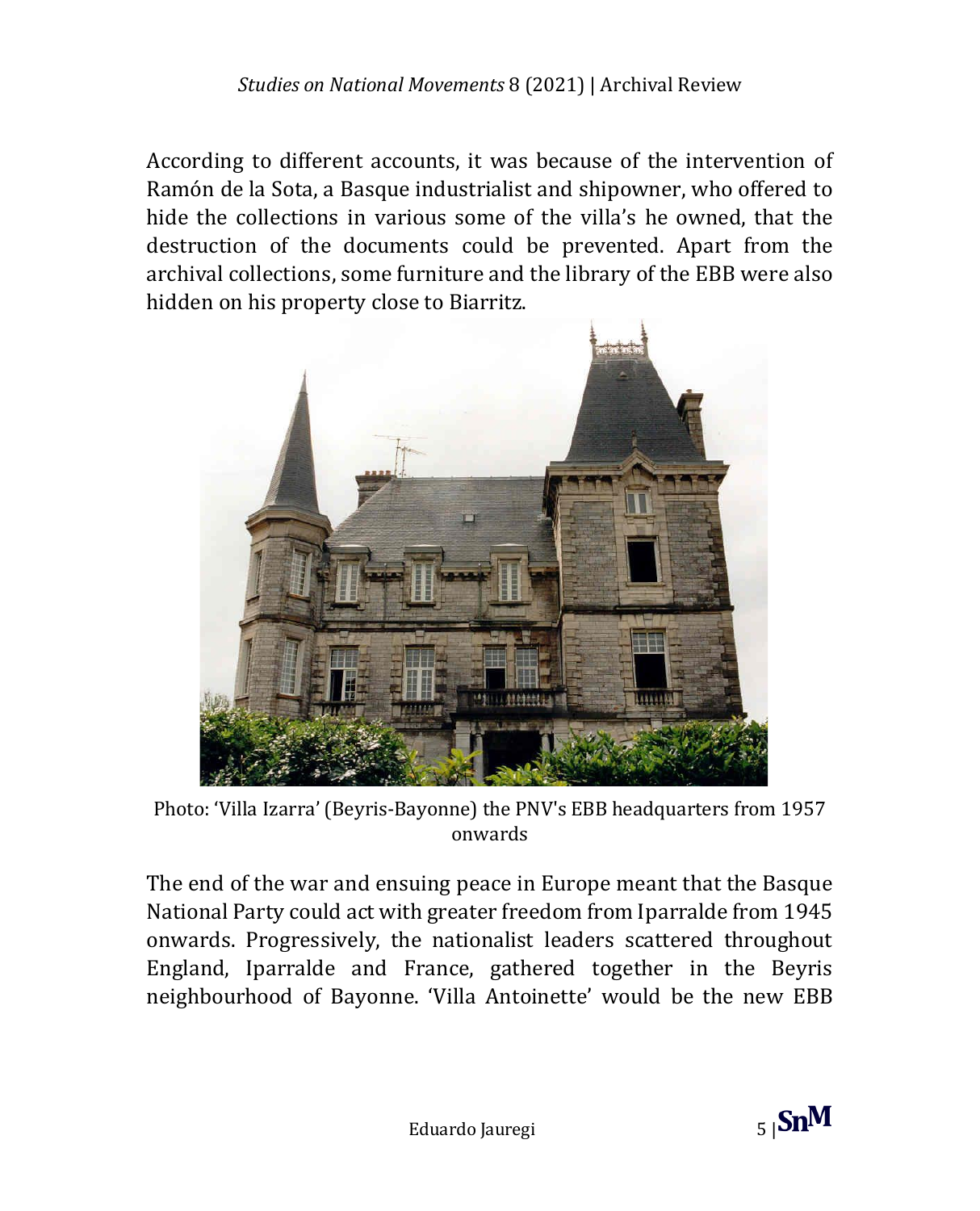headquarters in exile from 1946 onwards, and all hidden documents were filed and preserved there.

At the new residence, and starting in 1947, the EBB would change the status and competences of its Secretariat, which marked the start of a period of great activity of upholding contacts and relations with not only its members on the Spanish side of the border, but also with the Basque government, with trade unions and political parties of the Basque Country, Catalonia, Galicia, Spain and other European peoples. The PNV's pro-European policy resulted into its representation on various international forums and PNV being a founding member of various movements of the new Europe like the NEI (New International Teams), the Christian Democrats or the European Movement. All that activity is perfectly reflected in the present EEB Secretariat archives.



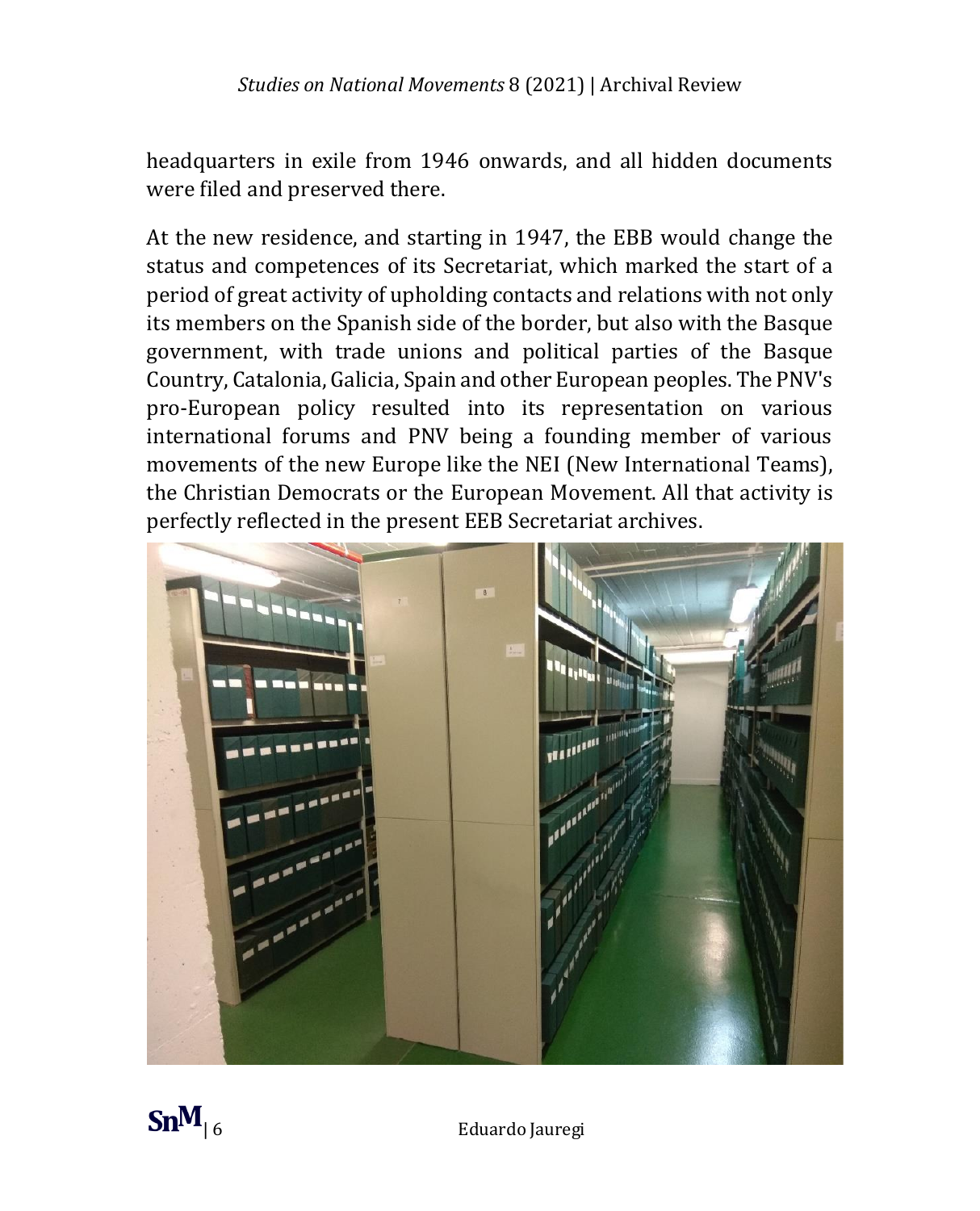In 1957, the archives of the nationalist movement were moved again – for the last time – to 'Villa Izarra', a mansion closely located to the previous residence and situated in the Beyris neighbourhood as well. For 20 years Villa Izarra would be the headquarters of the EBB, and it would be the EBB's last residence in exile. It constituted the beginnings of what is now the Historical Archive of Basque Nationalism, as that villa inherited everything that had been keptin the previous residences, along with the reports, accounts, photographs, members' correspondence, briefing notes, press cuttings from around the world, etc., generated over several decades.



Consequently, the Nationalism Archive contains documents on the structure and organisation of the Basque National Party from very different eras: one of expansion and legality, i.e. the Republican era (1931-1936), the time of the Basque underground and when action met fierce opposition (1945-1950), and a third, longer in time (1936-1975),

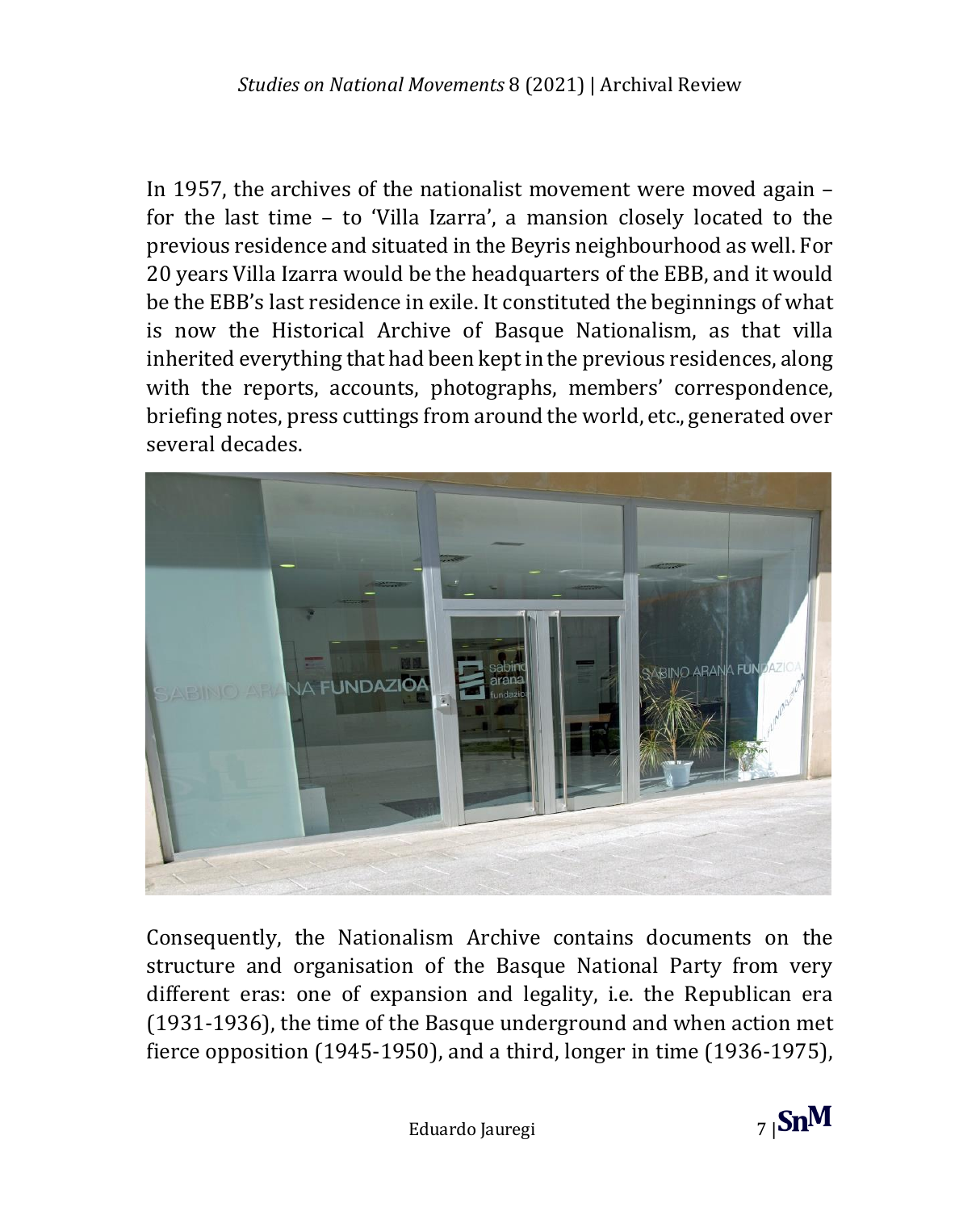with the documents generated from Iparralde, covering all PNV's activities during exile, and which were collected and preserved in the archive of the EBB Secretariat. Among many other documents, we should mention the briefing papers on the 1947 and 1951 strikes in the Basque Country, the steps taken to raise money for the strikers, scripts and other materials of the first 'Radio Euzkadi', photographs or correspondence of the nationalist leaders with representatives of anti-Franco political groups (Companys, Tarradellas, Prieto, etc.).

These documents are closely related to other collections kept in the Meñaka Building in Artea (until 2011) and in our current premises (in Bilbao since then) and were obtained via private donations. Many of the latter are documents provided by relatives of EEB members or members themselves, local PNV organisations, and leading national or regional figures in the political party.

Along with the collections generated prior to the start of the PNV's political transition (within Spain and in exile), the Archive is also home to a large part of the documentation of the Basque National Party from the last 30 years.

# **Spanish document collections in the Basque Archive**

The documents in the Basque Nationalism Archive include a series of Spanish collections, both from the Republican and Franco sides, generated between 1936 and 1940.

The presence and preservation of those archives at *Sabino Arana Fundazioa* dates back to the Spanish Civil War and the post-war years in France, consisting of the archives that the Spanish Recovery Committee in France seized between 1939 and 1944. The committee stored these archives at its premises, which were none other than those of the

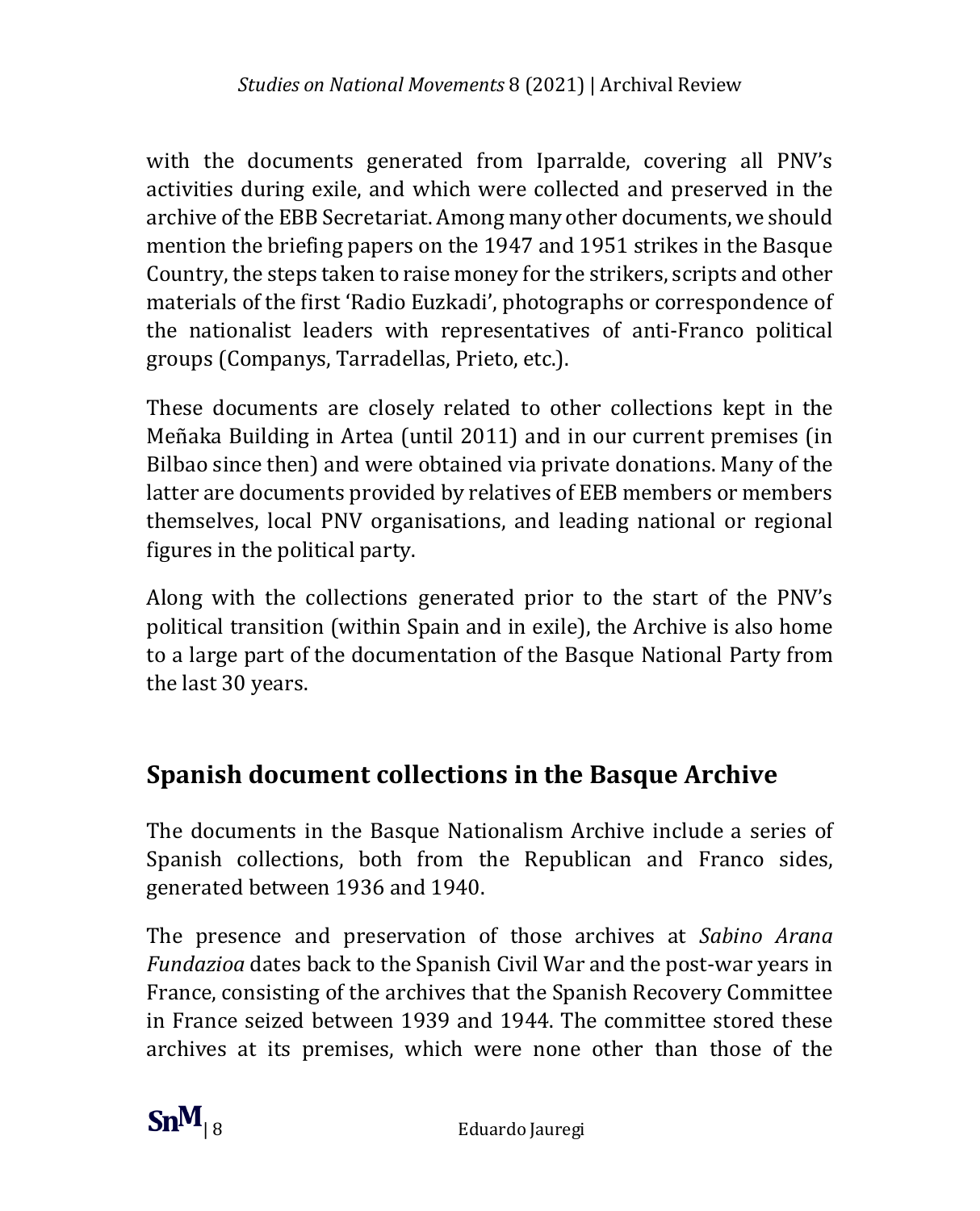headquarters of the Basque Government on Avenue Marceau in the French capital and which Franco's forces had unlawfully occupied.

In August 1944, only days prior to the liberation of Paris, Franco's supporters fled the building, leaving behind not only their own archives, but also the documents that they had seized earlier. After years of those historical collections being preserved in Paris, the Basque nationalist leaders finally decided to move them to Villa Izarra, the EAJ-PNV headquarters in Bayonne, in the mid-1960s.

In the summer of 1992, all documents preserved at the Villa Izarra, including more than 300 packages of Spanish archival materials dating back to the 1940's were deposited in Artea. Those documents include the archive of the Spanish Technical Committee, SERE documents, the archive of the National Committee for Aid to Spain, and the archive of the aforementioned Recovery Committee (1940-1944) which includes the correspondence between the head of the committee (Colonel Antonio Barroso) and institutions of the Franco Regime in Madrid and Burgos (ministries), the Paris Embassy, and German authorities.

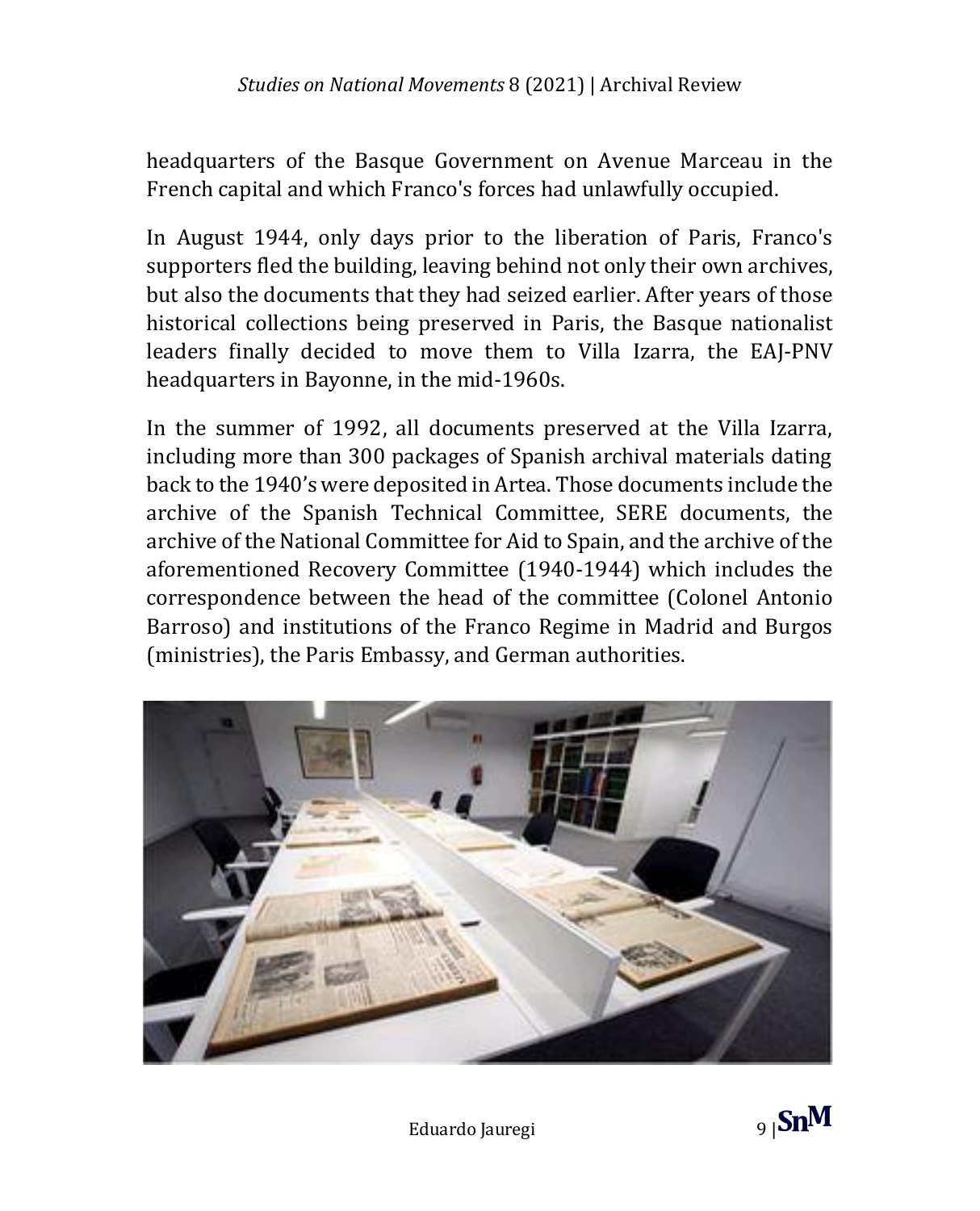The collections amassed by members of *Euzkadi Buru Batzar* during the war, within the Basque Country and in exile – on the relations with anti-Franco political forces, the Basque government, members, minutes of meetings, agreements, etc. – remains to be one of the most consulted series by researchers.

## **Relevant information**

#### *Document collections*

- Archive of the Basque National Party
- Personal collections
- Archives of other institutions (political/cultural).
- Private donations

*Size:* 4,500 installation units (approx.)

#### *Book and Newspaper libraries:*

*Specialised in*: politics (Basque nationalism and other ideologies), contemporary history, anthropology, law and social sciences.

*Size:*

- Monographs: 37,500 different titles
- Newspapers and magazines: 7,400 titles, with over 192,000 copies